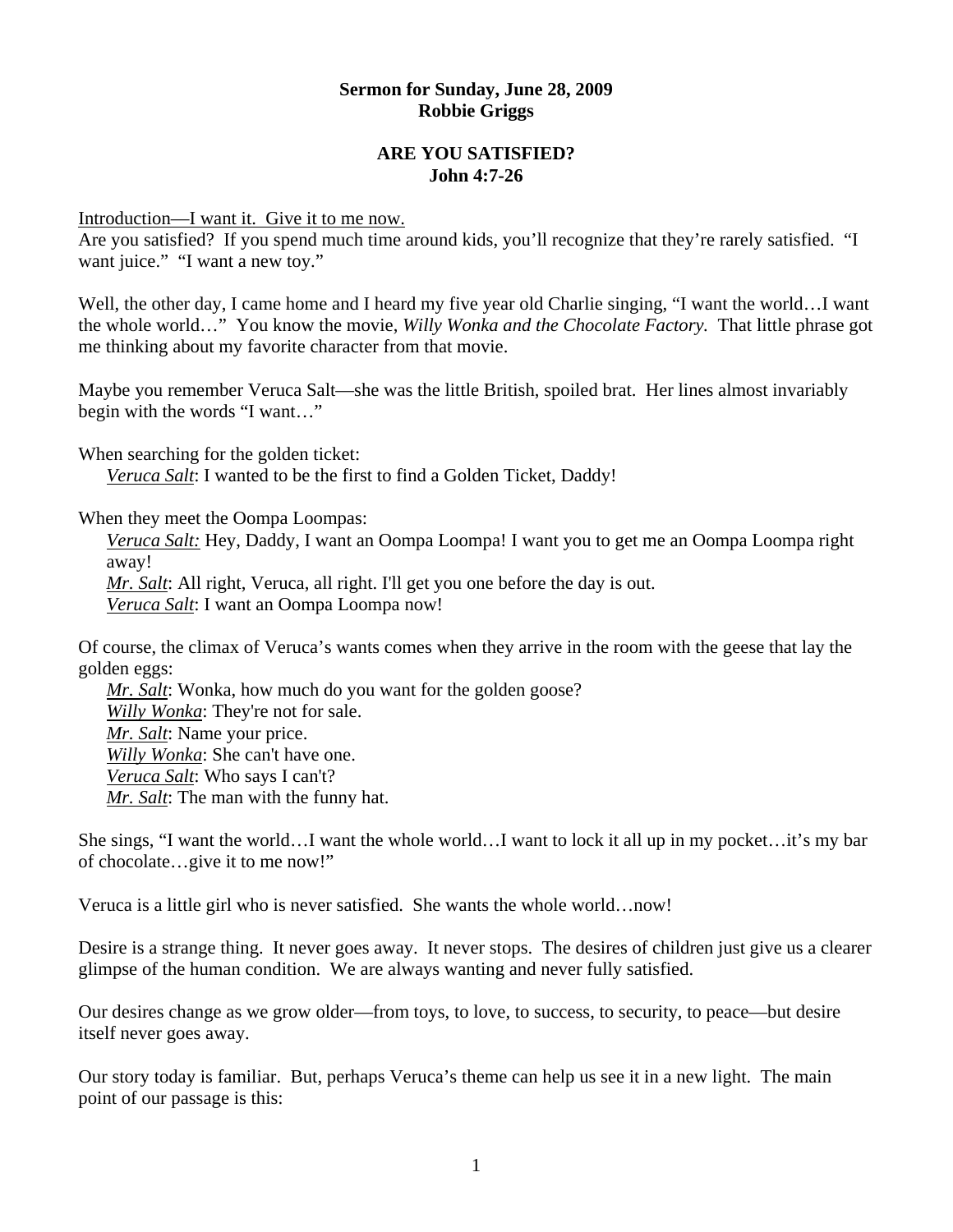# **God offers ultimate satisfaction**

# **1. Jesus offers ultimate satisfaction**

**John 4:7-26** When a Samaritan woman came to draw water, Jesus said to her, "Will you give me a drink?"  $8$  (His disciples had gone into the town to buy food.)  $9$  The Samaritan woman said to him, "You are a Jew and I am a Samaritan woman. How can you ask me for a drink?" (For Jews do not associate with Samaritans.)

Jesus is breaking all kinds of social conventions here. He's talking to a woman. He's talking to a Samaritan woman—a people pious Jewish considered half-breeds and idolaters. The Samaritans were the descendants of the Israelite riff-raff left in the land after the exile—a group that mixed with the local peoples and came up with an alternate form of Judaism. And Jesus says, "Give me a drink." A bold request.

 $10$  Jesus answered her, "If you knew the gift of God and who it is that asks you for a drink, you would have asked him and he would have given you living water." <sup>11</sup> "Sir," the woman said, "you have nothing to draw with and the well is deep. Where can you get this living water?  $12$  Are you greater than our father Jacob, who gave us the well and drank from it himself, as did also his sons and his flocks and herds?"

Jesus' response is ambiguous. When he says "living water" he could either mean *running water* or literally *living water*. She takes him to mean *running water*, which is no surprise since Jacob's well was known to have fresh water that came from an underground stream. So, she says, basically, "OK, where are you going to get this running water, big shot? You don't have anything to dip with. Are you going to provide a well like Jacob did?" She is mocking Jesus, teasing him just a little. But, Jesus doesn't back off. Instead, he increases the tension by expanding on his earlier claim. Look at these amazing words beginning in verse 13:

 $13$  Jesus answered, "Everyone who drinks this water will be thirsty again,  $14$  but whoever drinks the water I give him will never thirst. Indeed, the water I give him will become in him a spring of water welling up to eternal life."  $15$  The woman said to him, "Sir, give me this water so that I won't get thirsty and have to keep coming here to draw water."

The woman calls what she considers to be Jesus' bluff. "OK, Bigshot, my life sure would be easier if I didn't have to come to this well in the middle of the day. Give me some of that water."

## Application—not water, but a well

It is absolutely crucial that we pay close attention to Jesus' words here. Here is a woman who is thirsty. Jesus doesn't offer her a drink. He offers her a well. He says, "I will end your thirst forever." That is a far greater gift.

The problem, of course, is that Christians are just like everyone else: we want things. My wife and I have been trying to sell our house since last August. Our third child will be here in two weeks and our house has two bedrooms. Do the math and you can see why we want a new house.

We got a contract on our house last Sunday. We put a contract on a new house on Monday. You would think we are satisfied, right?

Nope, not really. We are tempted to think about the new stuff we want in the new house.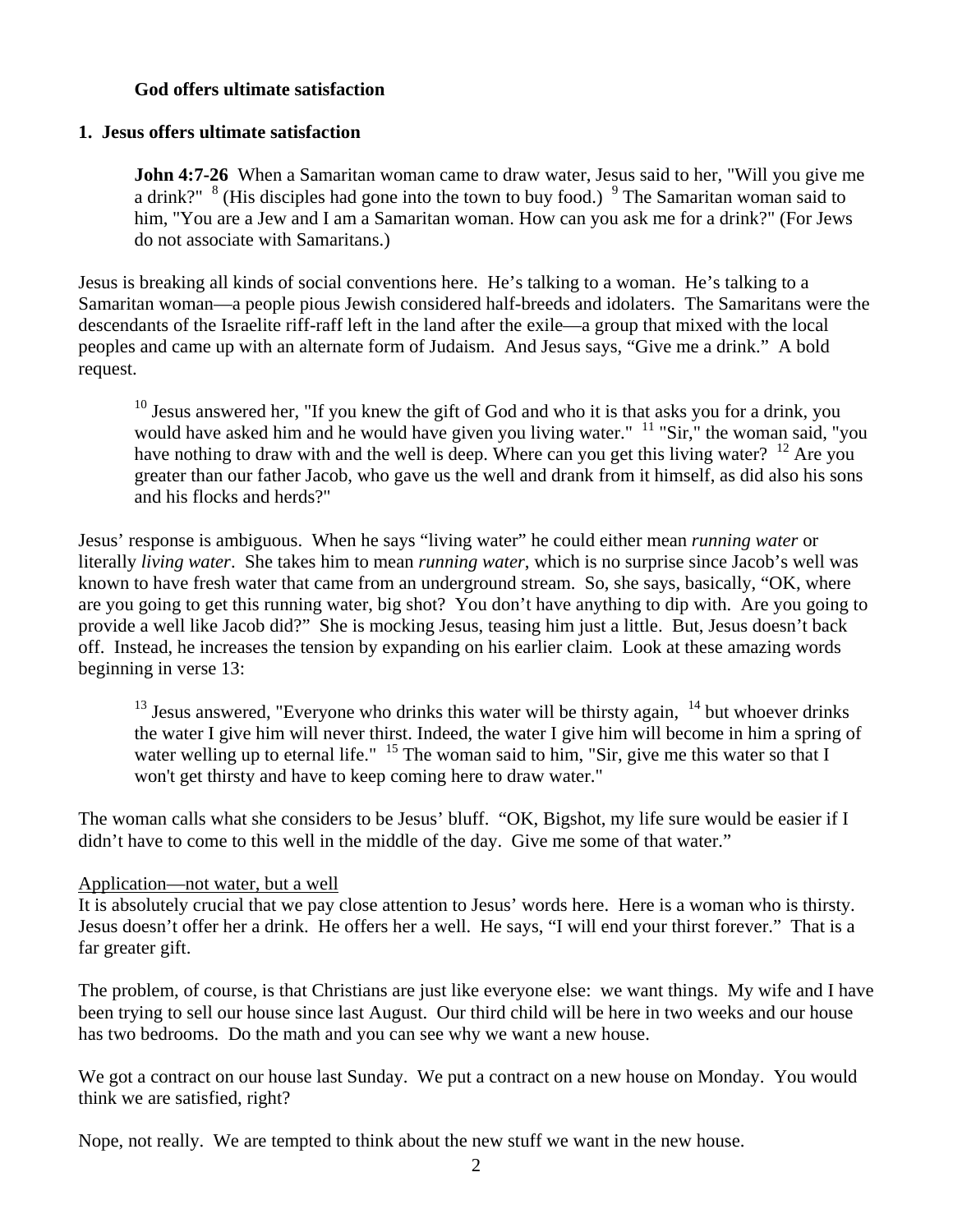The challenge for us in this whole process is to believe that God's intention is to satisfy us. To give us not necessarily what we want but what we need.

We're often like children who think that candy will satisfy. Parents know better. God knows what will lead us down the path to ultimate satisfaction not just what will quench our thirst today.

You see, in any situation we may be asking for water when God's intention is to give us a well. Our thirst is real. Our desires are real. Often we desire good things. But God's intention is not to merely quench our thirst but to lead us into ultimate satisfaction, to end our thirst.

I don't know what you want. But I know that if you belong to God through Jesus Christ that you will find ultimate satisfaction in God. I don't know what form that will take. It takes different forms for all of us. But the source of ultimate satisfaction is the same.

Even when we don't see how God will end our thirst, we know that we will. He is the source of all satisfaction, all joy, and He has given himself to us. God the Holy Spirit is the well springing up inside us to eternal life.

# **2. Jesus knows our real need, the source of our dissatisfaction**

Jesus offers to end the thirst of the thirsty. He offers ultimate satisfaction. He tells us to simply ask for it.

But he doesn't just offer ultimate satisfaction to the thirsty. He offers it to sinners. Look with me in verse 16.

<sup>16</sup> He told her, "Go, call your husband and come back." <sup>17</sup> "I have no husband," she replied. Jesus said to her, "You are right when you say you have no husband.  $18$  The fact is, you have had five husbands, and the man you now have is not your husband. What you have just said is quite true."

To have five husbands and be living with the sixth would be somewhat scandalous today. In first century Palestine it was unheard of. It seems cruel of Jesus to expose the woman in this way. Why does he do it?

She has misunderstood him to this point, taking his words about water and thirst literally. So, Jesus himself gets literal and goes directly to the point of this women's greatest need. Her search for satisfaction has led her through five marriages and to a sixth man who is not her husband.

Her confession—"I have no husband"—leads Jesus to the sad place her thirst for relationship has led her. It is as though Jesus is saying: "You joke about not having to come to the well. But I'm talking about something deeper. I talking about the sort of thirst that would lead you to this absurd position you find yourself in—5 husbands and  $6<sup>th</sup>$  man."

She needed to know that Jesus was offering something greater than mere water. He was offering something that addressed her deepest needs and longings. A satisfaction that transcended her sin and shame.

## Illustration—hiding from our need

Some of you know me well enough to know that I love to read. By the end of a typical day, I'll have read anywhere from two to four hours. Now, because I love my wife more than I love books, for the last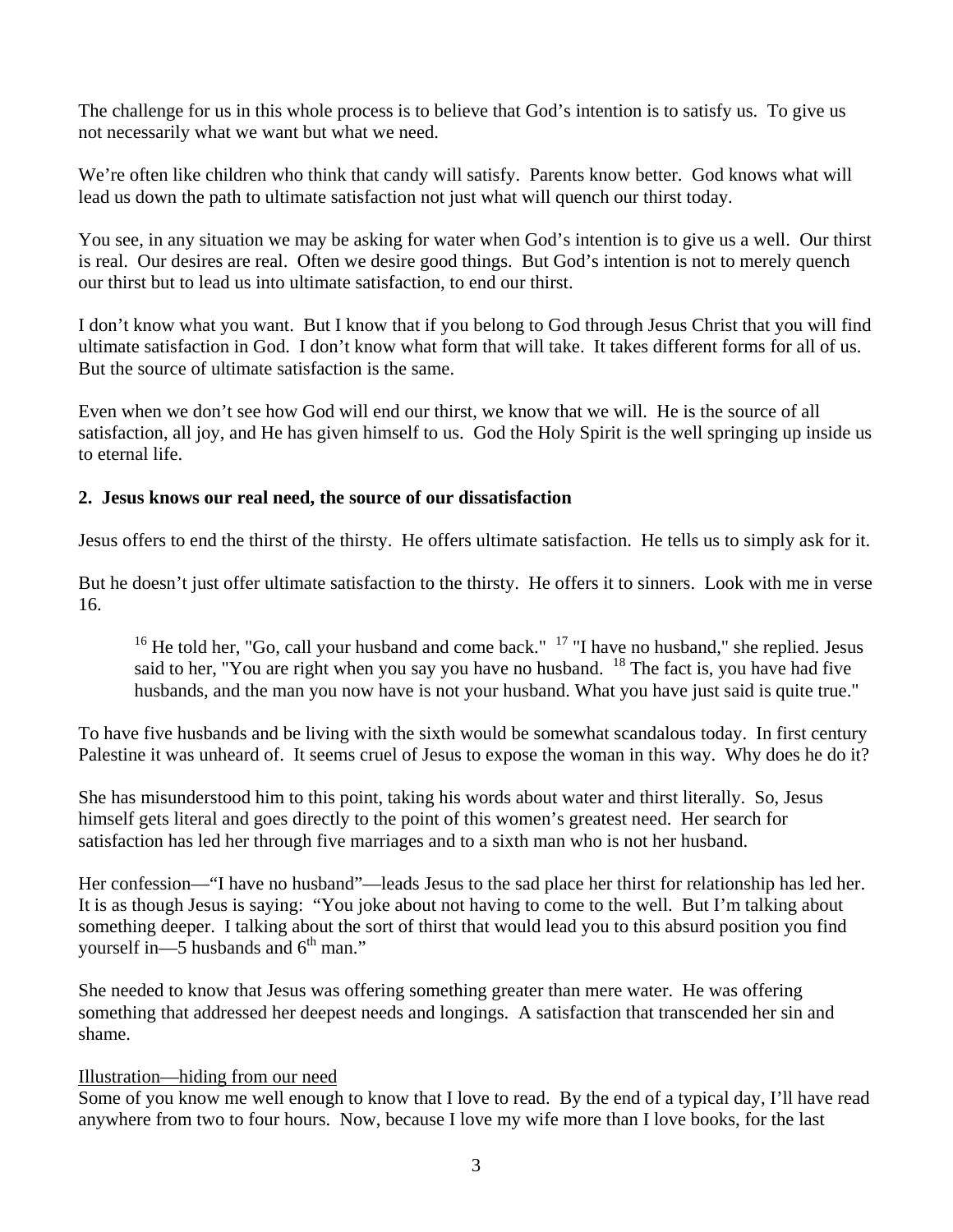several years I've had a book budget. That way it goes right. We have to place limits on our desires or we risk letting them run wild.

Well, there is a common scenario for me. I'm sometimes over budget at the end of the month. It happens for a variety of reasons. I go to the bookstore and intend to keep it within the budget but there's this one additional book that would be great to have. Or, because my budget includes music also, I "forget" that I've already purchased books earlier in the month when I download those couple albums.

Now, the funny thing about this is how hard I struggle to be honest with my wife about it. I mean, she is the one who puts our expenses into Quickbooks. She knows when I'm over budget. But I don't want to admit to myself or to her that I'm the sort of person who lacks this sort of self-control. I'm ashamed.

#### Application—we confess

The more I experience my wife's love and grace for me as a husband, the more easily I find it to confess my brokenness and need to her.

That's the way it is with Jesus. I don't know what you're ashamed of. I don't know what you're hiding. But I know that all of us have this tendency. We've been hiding from God and from each other ever since that day in the garden when we ate the forbidden fruit.

We hide because we are ashamed. We hide because we are guilty. We hide because we just can't believe that Jesus is who he says he is—the one who offers ultimate satisfaction even to sinners like you and me.

The Samaritan woman had to face her need. She said, "I do not have a husband." Jesus gently but clearly laid the whole truth before her eyes. Whatever reality of your brokenness you're hiding, you can take it to Jesus. He already knows. And, still, he offers ultimate satisfaction, ultimate joy, everlasting life.

## **3. Jesus is the way to ultimate satisfaction**

<sup>19</sup> "Sir," the woman said, "I can see that you are a prophet. <sup>20</sup> Our fathers worshiped on this mountain, but you Jews claim that the place where we must worship is in Jerusalem."

The conversation has taken two sharp turns—one initiated by Jesus, this one by the woman. And, in both cases, it may seem like the subject is changing, but it is not. Now that Jesus has exposed this women her sin and her shame—this is the next logical topic. You see Jesus has offered her ultimate satisfaction, a satisfaction that transcends even her sin and shame. But, he is a Jew and she is a Samaritan.

Her response is sincere and personal. She says, in effect, "How can this be?" The place of worship is the place of fellowship with God, the place of forgiveness. "How can this be that I am to receive this gift? You Jews say I have to worship in Jerusalem, but we worship here."

Jesus' answer cuts to the heart of her question and dissolves her reservations.

 $21$  Jesus declared, "Believe me, woman, a time is coming when you will worship the Father neither on this mountain nor in Jerusalem. 22 You Samaritans worship what you do not know; we worship what we do know, for salvation is from the Jews.

Jesus does not deny that the Samaritans should be worshiping in Jerusalem. By refusing to follow the Jewish scriptures, they are worshiping in ignorance. But a time is coming and is here when these debates will be pointless because Jesus is opening up a completely new path into God's presence.